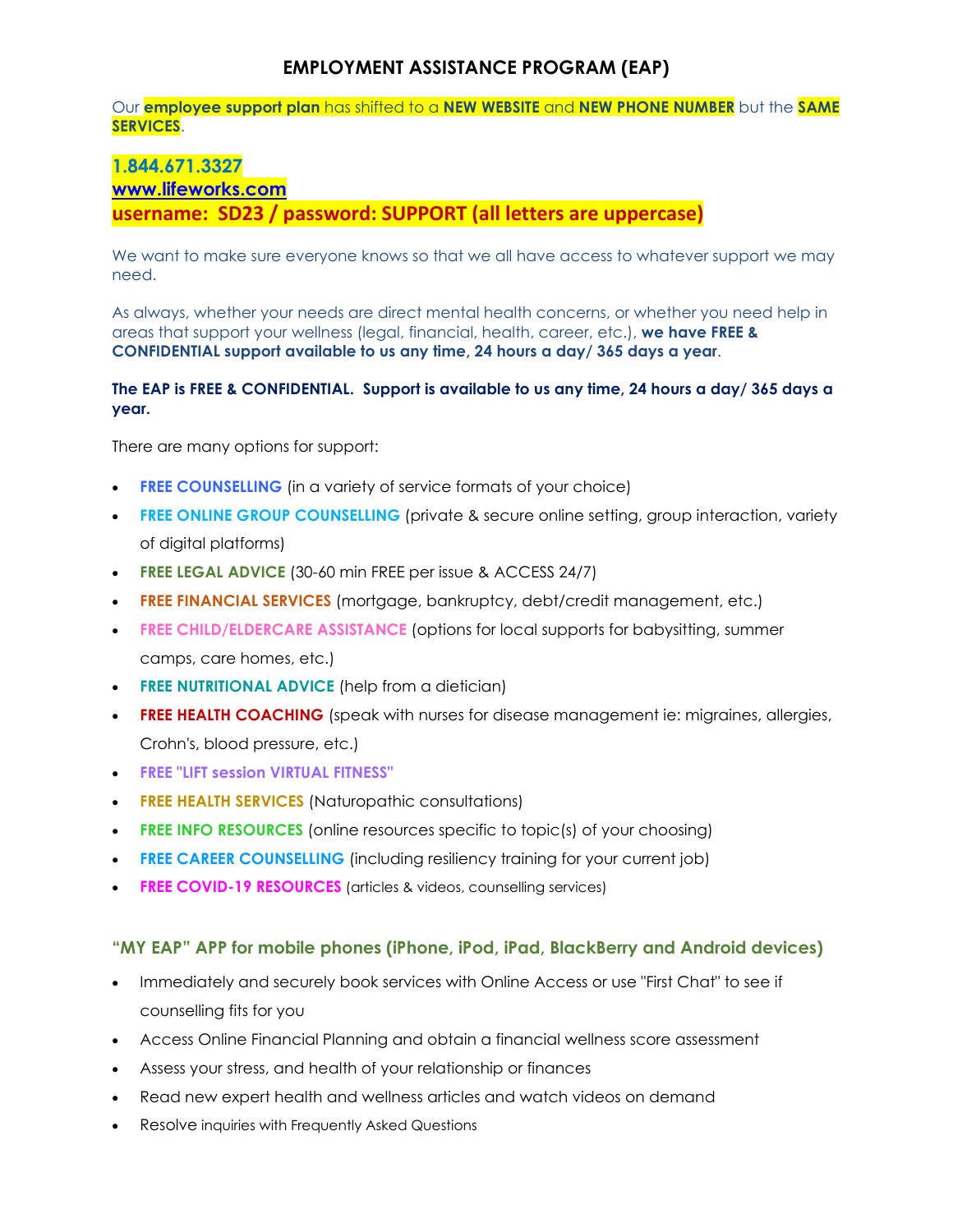Read below for further information on any service that might be helpful to you or read the attached flyers!

**These services are FREE for both you and your immediate family members**. **This includes your spouse plus children up to the age of 21 who are registered dependents, and dependent children up to age 24 who are in full-time schooling.**

**Please note that you have FREE support, 24 hours a day, 7 days a week: 1.800.387.4765 [www.workhealthlife.com](https://can01.safelinks.protection.outlook.com/?url=http%3A%2F%2Fwww.workhealthlife.com%2F&data=04%7C01%7CTeri.Wishlow%40sd23.bc.ca%7C5e5ff7422062430e74c308d98e7d6b9f%7Ca88c6e7e8efc4bc7956fe8170457f178%7C0%7C0%7C637697491595566160%7CUnknown%7CTWFpbGZsb3d8eyJWIjoiMC4wLjAwMDAiLCJQIjoiV2luMzIiLCJBTiI6Ik1haWwiLCJXVCI6Mn0%3D%7C1000&sdata=cPklYJklvbwdshCiWoptK5zvq3%2FscluRPlkVF2R%2FinU%3D&reserved=0)**

*\*note: when you search online at this site, we are listed in the drop down menu as "School District #23 - Teacher" or "School District #23 – Non-Teacher"*

### **FREE COUNSELLING SERVICES**

**1.800.387.4765 [www.workhealthlife.com](https://can01.safelinks.protection.outlook.com/?url=http%3A%2F%2Fwww.workhealthlife.com%2F&data=04%7C01%7CTeri.Wishlow%40sd23.bc.ca%7C5e5ff7422062430e74c308d98e7d6b9f%7Ca88c6e7e8efc4bc7956fe8170457f178%7C0%7C0%7C637697491595576155%7CUnknown%7CTWFpbGZsb3d8eyJWIjoiMC4wLjAwMDAiLCJQIjoiV2luMzIiLCJBTiI6Ik1haWwiLCJXVCI6Mn0%3D%7C1000&sdata=ih6VZoHRhHxY1kKNMjGTdQ8hFetem5Sgvj3yRSKIpBw%3D&reserved=0) Options: in-person, phone, e-counselling, and video chat**

You can book an appointment to meet with a local counsellor. There are many counsellors available, and you always have the option to make a specific request, which SHEPELL would try to accommodate.

The available counsellors vary depending on the issue (ie: family counselling, youth counselling, etc.). You may also make a gender request in terms of the counsellor that you see, and SHEPELL is happy to honour that request.

**Shepell has many counsellors who they will refer clients to within the Kelowna area. Please know that more are available, and you are always welcome to request someone different than Shepell's first suggestion of referral. Plus, if you meet with a particular counsellor and find that you don't 'click', you can call and request someone new without any problem or judgment.**

Confidentiality is very much preserved. They won't book 2 school district clients back-to-back to avoid any potential crossovers in the waiting room. Any phone messages involved in arranging the appointments are discreet, non-identifying messages (plus you must give permission for phone calls before anyone would even attempt it). There is a full-service intake for both urgent and non-urgent support. Generally, employees are given 3-4 sessions per issue, but there is flexibility should you require further support.

**"First Chat" is also available within counselling services. After calling for regular intake for a counselling referral, you can choose to use "First Chat" to have real time messaging with a counsellor through the Shepell website or app. Shepell has found this is something used by those with busy jobs / lives that allows clients to ask a few questions before then deciding to book an in-person or phone counselling session.**

**NOTE: In-person counselling is limited due to COVID-19. While in-person counselling is still available, there are also many virtual options for support.**

**FREE ONLINE GROUP COUNSELLING**

**1.800.387.4765 [www.workhealthlife.com](https://can01.safelinks.protection.outlook.com/?url=http%3A%2F%2Fwww.workhealthlife.com%2F&data=04%7C01%7CTeri.Wishlow%40sd23.bc.ca%7C5e5ff7422062430e74c308d98e7d6b9f%7Ca88c6e7e8efc4bc7956fe8170457f178%7C0%7C0%7C637697491595576155%7CUnknown%7CTWFpbGZsb3d8eyJWIjoiMC4wLjAwMDAiLCJQIjoiV2luMzIiLCJBTiI6Ik1haWwiLCJXVCI6Mn0%3D%7C1000&sdata=ih6VZoHRhHxY1kKNMjGTdQ8hFetem5Sgvj3yRSKIpBw%3D&reserved=0)**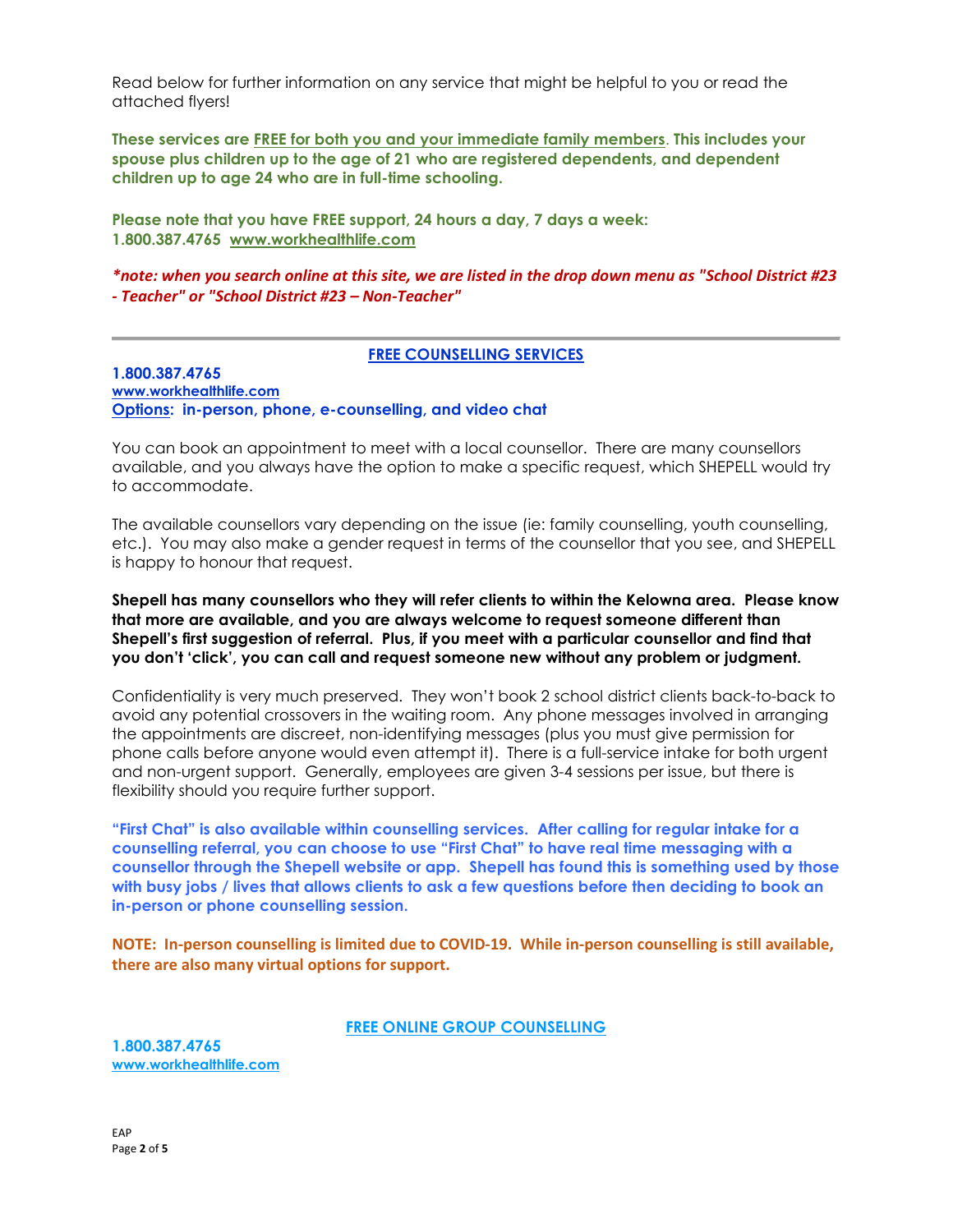Multiple participants discuss a similar issue with a counsellor in a private and secure online setting.

There are three available topics: general anxiety, parenting, & communication.

Group interactions allow participants to build relationships, receive feedback on how to meet goals and overcome challenges, plus gain encouragement from others. Participants can use any digital platform: smartphone, tablet, personal computer. No software needs to be installed to participate. There is no yearly limit to service.

# **FREE LEGAL ADVICE**

**1.800.387.4765 [www.workhealthlife.com](https://can01.safelinks.protection.outlook.com/?url=http%3A%2F%2Fwww.workhealthlife.com%2F&data=04%7C01%7CTeri.Wishlow%40sd23.bc.ca%7C5e5ff7422062430e74c308d98e7d6b9f%7Ca88c6e7e8efc4bc7956fe8170457f178%7C0%7C0%7C637697491595586148%7CUnknown%7CTWFpbGZsb3d8eyJWIjoiMC4wLjAwMDAiLCJQIjoiV2luMzIiLCJBTiI6Ik1haWwiLCJXVCI6Mn0%3D%7C1000&sdata=8gumyKWNUYZOzKESIPEsx8Bfsxk5xs3Dp196rPX1zN8%3D&reserved=0) Options: phone**

**You have IMMEDIATE & FREE access to a lawyer 24/7 – all day, every day, all year!** 

You can have a FREE consultation with a lawyer, usually about 30-60 minutes per issue. A follow up session is also possible for free. After that session, if you wish further legal consultation on that issue, you can be referred to a lawyer at up to 25% discount off the general fee. There is no yearly limit to service.

### **FREE FINANCIAL SERVICES**

**1.800.387.4765 [www.workhealthlife.com](https://can01.safelinks.protection.outlook.com/?url=http%3A%2F%2Fwww.workhealthlife.com%2F&data=04%7C01%7CTeri.Wishlow%40sd23.bc.ca%7C5e5ff7422062430e74c308d98e7d6b9f%7Ca88c6e7e8efc4bc7956fe8170457f178%7C0%7C0%7C637697491595586148%7CUnknown%7CTWFpbGZsb3d8eyJWIjoiMC4wLjAwMDAiLCJQIjoiV2luMzIiLCJBTiI6Ik1haWwiLCJXVCI6Mn0%3D%7C1000&sdata=8gumyKWNUYZOzKESIPEsx8Bfsxk5xs3Dp196rPX1zN8%3D&reserved=0) Options: phone**

You can book an appointment (typically a 1-hour session) to meet with a financial counsellor specific to your needs, such as mortgage advice, bankruptcy, debt management, credit management, etc. This service is tailored to the needs of each client.

They can also give you an online tool for you to work independently on your personal finances. With the App, you can also obtain a financial wellness score assessment. There is no yearly limit to service.

### **FREE CHILDCARE/ELDERCARE RESOURCES**

**1.800.387.4765 [www.workhealthlife.com](https://can01.safelinks.protection.outlook.com/?url=http%3A%2F%2Fwww.workhealthlife.com%2F&data=04%7C01%7CTeri.Wishlow%40sd23.bc.ca%7C5e5ff7422062430e74c308d98e7d6b9f%7Ca88c6e7e8efc4bc7956fe8170457f178%7C0%7C0%7C637697491595596148%7CUnknown%7CTWFpbGZsb3d8eyJWIjoiMC4wLjAwMDAiLCJQIjoiV2luMzIiLCJBTiI6Ik1haWwiLCJXVCI6Mn0%3D%7C1000&sdata=SvlXjHQFiwn5xt7sGD%2FQC6g1gHrPcciykBz4MuES8D8%3D&reserved=0)**

They can offer you help with researching daycares, eldercare options, personal support workers, summer camp possibilities, nannies, etc. Of course, you must make your own decision about what suits you (& your family) best.

They also have information packages tailored for your needs such as adoption, pregnancy, new dad, etc. There is no yearly limit to service.

**FREE NUTRITIONAL ADVICE**

**1.800.387.4765 [www.workhealthlife.com](https://can01.safelinks.protection.outlook.com/?url=http%3A%2F%2Fwww.workhealthlife.com%2F&data=04%7C01%7CTeri.Wishlow%40sd23.bc.ca%7C5e5ff7422062430e74c308d98e7d6b9f%7Ca88c6e7e8efc4bc7956fe8170457f178%7C0%7C0%7C637697491595596148%7CUnknown%7CTWFpbGZsb3d8eyJWIjoiMC4wLjAwMDAiLCJQIjoiV2luMzIiLCJBTiI6Ik1haWwiLCJXVCI6Mn0%3D%7C1000&sdata=SvlXjHQFiwn5xt7sGD%2FQC6g1gHrPcciykBz4MuES8D8%3D&reserved=0) Options: phone only**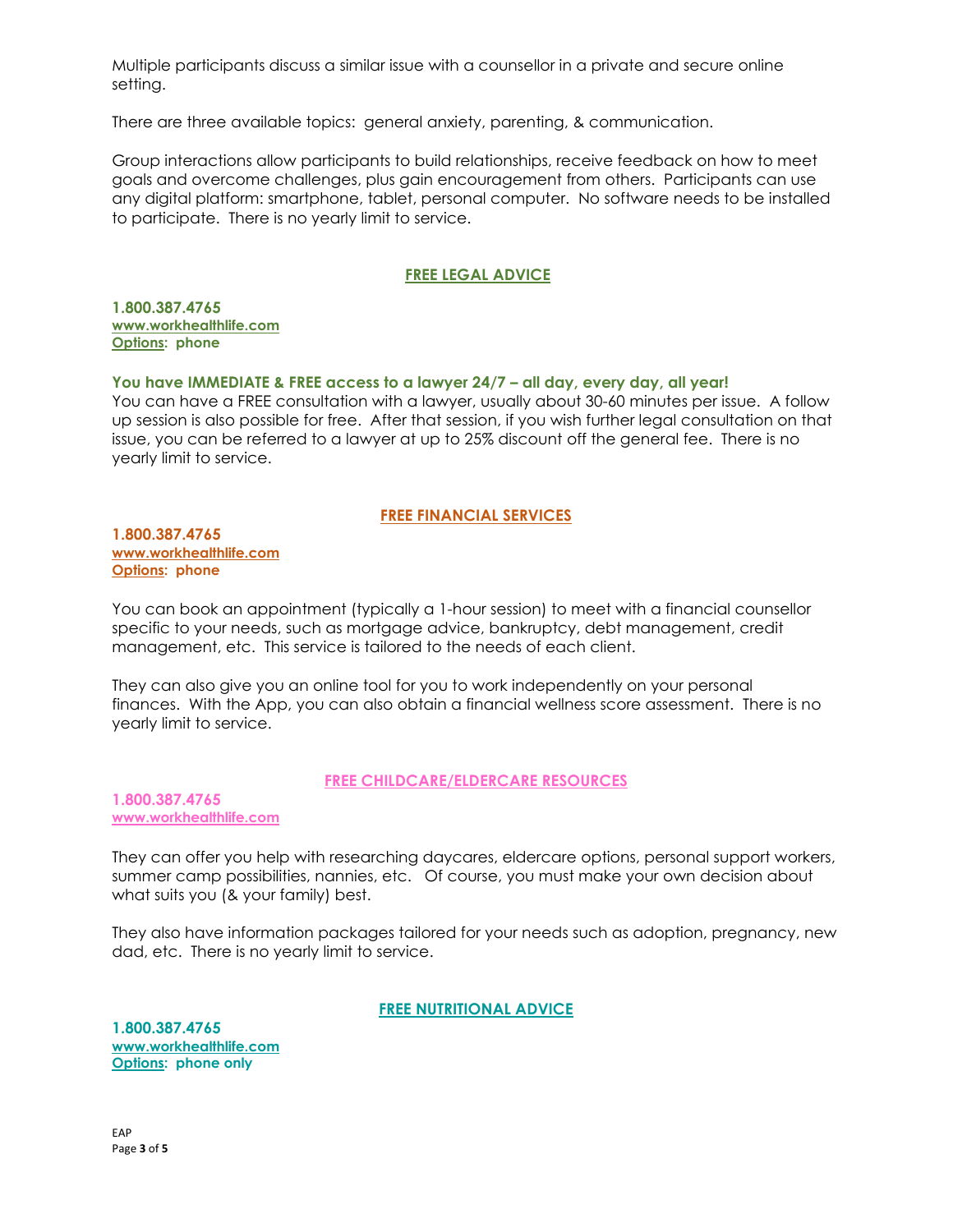You can have up to 3 free sessions with a dietician to look at your personal nutritional concerns. There is no yearly limit to service.

# **FREE HEALTH COACHING**

#### **1.800.387.4765 [www.workhealthlife.com](https://can01.safelinks.protection.outlook.com/?url=http%3A%2F%2Fwww.workhealthlife.com%2F&data=04%7C01%7CTeri.Wishlow%40sd23.bc.ca%7C5e5ff7422062430e74c308d98e7d6b9f%7Ca88c6e7e8efc4bc7956fe8170457f178%7C0%7C0%7C637697491595606136%7CUnknown%7CTWFpbGZsb3d8eyJWIjoiMC4wLjAwMDAiLCJQIjoiV2luMzIiLCJBTiI6Ik1haWwiLCJXVCI6Mn0%3D%7C1000&sdata=NmSt07a2XkoU5Dv06Y%2BlhZ1KsGNYRTrNmMnuKaZYq5k%3D&reserved=0) Options: phone only**

You can have telephone consultations with a Registered Nurse or Occupational Health Nurse. They will assess your health history and then provide information and/or assist you with managing your health challenges, i.e., diabetes, high blood pressure, migraines, weight management, stress management, asthma, allergies, PMS, menopause, andropause (male menopause), Crohn's, ulcers, pre-natal care, post-natal care, etc. There is no yearly limit to service.

**FREE "LIFT session VIRTUAL FITNESS"**

### **[www.workhealthlife.com](https://can01.safelinks.protection.outlook.com/?url=http%3A%2F%2Fwww.workhealthlife.com%2F&data=04%7C01%7CTeri.Wishlow%40sd23.bc.ca%7C5e5ff7422062430e74c308d98e7d6b9f%7Ca88c6e7e8efc4bc7956fe8170457f178%7C0%7C0%7C637697491595606136%7CUnknown%7CTWFpbGZsb3d8eyJWIjoiMC4wLjAwMDAiLCJQIjoiV2luMzIiLCJBTiI6Ik1haWwiLCJXVCI6Mn0%3D%7C1000&sdata=NmSt07a2XkoU5Dv06Y%2BlhZ1KsGNYRTrNmMnuKaZYq5k%3D&reserved=0)**

LIFT session, one of Canada's leading virtual fitness providers, has built a platform where users can work out on their own with personalized programs and access coaches if they have questions, or choose to work out under the live supervision of a coach online in 1-1 personal or group sessions.

LIFT is free, but there are some optional app upgrades for a fee.

## **FREE HEALTH SERVICES**

**1.800.387.4765 [www.workhealthlife.com](https://can01.safelinks.protection.outlook.com/?url=http%3A%2F%2Fwww.workhealthlife.com%2F&data=04%7C01%7CTeri.Wishlow%40sd23.bc.ca%7C5e5ff7422062430e74c308d98e7d6b9f%7Ca88c6e7e8efc4bc7956fe8170457f178%7C0%7C0%7C637697491595616130%7CUnknown%7CTWFpbGZsb3d8eyJWIjoiMC4wLjAwMDAiLCJQIjoiV2luMzIiLCJBTiI6Ik1haWwiLCJXVCI6Mn0%3D%7C1000&sdata=Dicjt08hTkGC8go2DQL5EDrIrYSBwUO6bOPWArsL5sw%3D&reserved=0) Options: phone only**

You can have access to free consultations with a Naturopath. The support options and number of sessions vary depending on the issue of the client. The general goal is to address concerns through diet and recipes as opposed to directing you to spend a lot of money on specific supplements.

You can also have consults on topics such as sleeping healthy, smoking cessation, menopause, jet lag, andropause (male menopause), shift work sleeping issues, workplace wellness, etc.

There is no yearly limit to service.

## **FREE INFO RESOURCES**

### **1.800.387.4765 [www.workhealthlife.com](https://can01.safelinks.protection.outlook.com/?url=http%3A%2F%2Fwww.workhealthlife.com%2F&data=04%7C01%7CTeri.Wishlow%40sd23.bc.ca%7C5e5ff7422062430e74c308d98e7d6b9f%7Ca88c6e7e8efc4bc7956fe8170457f178%7C0%7C0%7C637697491595616130%7CUnknown%7CTWFpbGZsb3d8eyJWIjoiMC4wLjAwMDAiLCJQIjoiV2luMzIiLCJBTiI6Ik1haWwiLCJXVCI6Mn0%3D%7C1000&sdata=Dicjt08hTkGC8go2DQL5EDrIrYSBwUO6bOPWArsL5sw%3D&reserved=0)**

Shepell has information resources they can send you, tailored for your concerns. Some possible topics are stress, separation & divorce, enhancing relationships, work stress, new parents, adoption, grief/bereavement, etc.

 $\Box$ 

You can have sessions over the phone with a career counsellor, either for yourself or for your dependents. Together with the career counsellor you can look at career options. You can also do resiliency training with the counsellor to maximize your potential in your current job. This service offers support also for post-career planning and retirement.